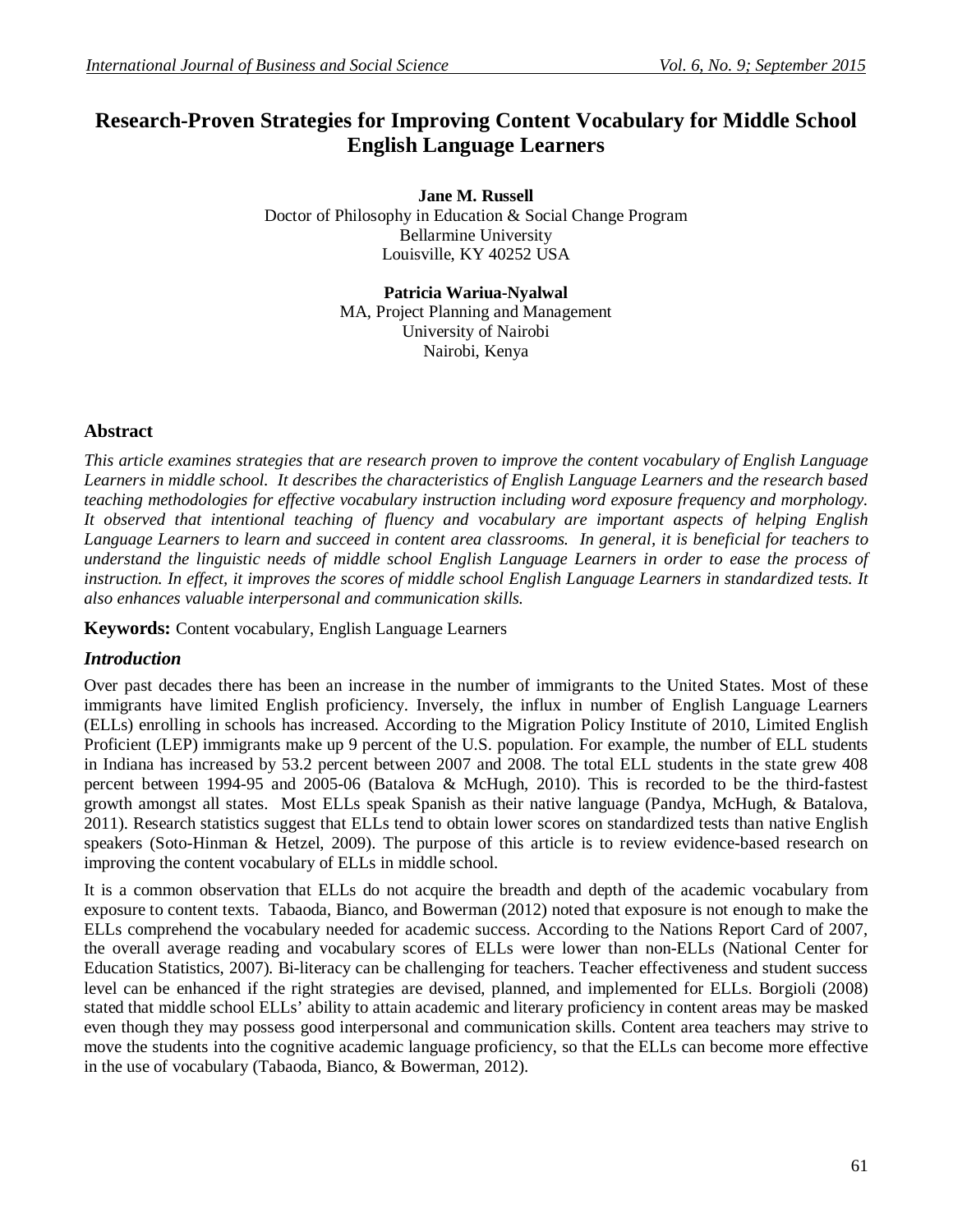### *Characteristics of English Language Learners*

ELLs have diverse learning characteristics. The students come to school with different backgrounds and levels of proficiencies in their first language. Second language acquisition depends on the student's age, previous formal schooling, and native language proficiency. ELLs sometimes enroll into schools with limited or no reading vocabulary (Klinger, Boardman, Eppolitto, & Estella, 2012). These limiting factors contribute to the lack of ability to comprehend vocabulary in content area classrooms. Vocabulary knowledge accounts for over 80% of the variance of reading comprehension scores at grade level (Rashidi & Khosravi, 2010). Klinger et al, (2012) discussed that teachers need to tailor instruction with scaffolding techniques that will increase the vocabulary skills of middle school ELLs. The ELLs face situations of not being able to grasp middle school content area vocabulary. Since their cultural backgrounds may not have allowed them opportunities to encounter academic learning, it may be difficult for them to use content vocabulary in everyday school activities. Uchikoshi (2013) suggested that it becomes necessary to devise teaching and instructional strategies to help ELLs acquire the needed vocabulary skills for academic achievement in content area classrooms. de Schonewise and Klinger (2012) recommended that teachers should implement culturally responsive teaching in order to theoretically support direct vocabulary instruction for ELLs. Before a teacher can devise strategies for the students, it is necessary that they are aware of the level of language proficiency of each student. This can be the guiding principle for future strategies that can be employed in scaffolding techniques for explicit vocabulary instruction of students (Coleman & Goldenberg, 2010). Quirk and Beam (2012) noted that when a teacher is in the process of assessing the ELLs' language proficiency, students who might sound fluent in the language may not actually have mastered the technicalities of the new language. There are two levels of proficiency of language. The first is Basic Interpersonal Communication Skills (BICS), and the second is the Cognitive Academic Language Proficiency or CALP(Cummins, 1999). It is a general observation that the students who sound fluent in a language, have strong social language skills or BICS and can discuss events related to their lives in English (Eckerth & Tavakoli, 2012). It is important that teachers should not make this a criterion of judging the academic and literal proficiency level of the students' English capabilities. ELLs usually struggle with the cognitive academic language proficiency or CALP. New language vocabulary skills require between five and ten years to develop. Complicated language structures are needed for understanding the vocabulary that has greater linguistic complexity. As stated above, the time that a student takes in learning vocabulary in a new language can be extensive. Making it a part of the knowledge base requires explicit vocabulary instruction, hard work, and practice (Coleman & Goldenberg, 2010).

According to Watkins and Lindahl (2010), adolescents possessing reading skills in their native language have an added advantage in the acquisition of English as a new language. The knowledge base can be useful in building and developing English skills. Researchers Kieffel and Lesaux (2010) found that knowledge, skills, concepts, and ideas that a student learns in their first language can transfer into their learning of the second language as outlined by Stephen Krashen's transfer hypothesis. These researchers hypothesized that the level of transfer is dependent on the amount of similarities that exist between the two languages. The greater the similarities between the native language of the student and the English language, the easier it becomes for the student to grasp English vocabulary (Kieffel & Lesaux, 2010). In this case, the use of cognates during instruction becomes very important.

#### *Research-Based Teaching Methodologies for Effective Vocabulary Instruction*

#### **A. Word Exposure Frequency**

#### **1. The Interactive Read-Aloud**

ELLs need frequent exposure to new vocabulary. Researchers suggest that instruction propelled towards academic language and vocabulary skills must involve exposing the learners to decontextualized language (Harmon, Wood, Hedrick, Vintinner,& Willeford, 2009). According to a research done by Freeman and Freeman (2006), effective teachers read aloud to and with students every day. Reading aloud promotes understanding and may foster a student to use decoding skills of vocabulary words in the reading material. When used with content area textbooks, students can participate in whole class choral reading (Paige, 2011). Whole class choral reading accompanied by readers theatre, as encouraged by Young and Rasinski (2009), will help improve reading vocabulary and comprehension skills of ELLs. Taking pauses while reading and trying to grasp the essence of the written content can also be helpful for the ELLs reading comprehension (Roy-Campbell, 2012). Bolos (2012), depicted that interactive read-alouds can attribute to effective integration of vocabulary comprehension in the process of engaging the learners.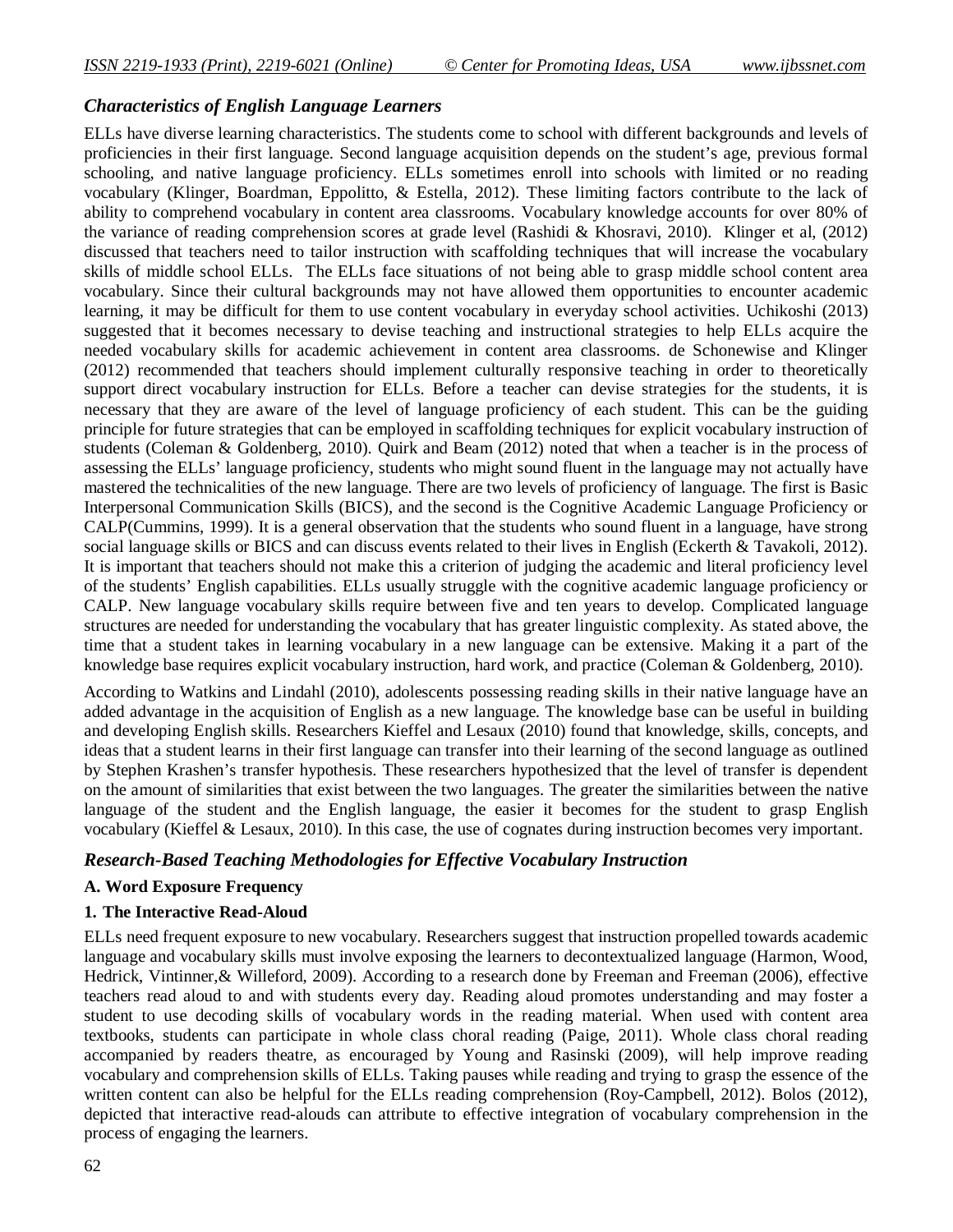# **2.Word Walls**

A Word Wall is a literacy tool used in the classroom for displaying commonly used vocabulary sight words. It is available for students' reference and helps them visually gain familiarity with high frequency words and gain reinforcement of vocabulary. There are a number of things that a student is expected to do in class. Listening and using content vocabulary to demonstrate understanding and learning are critical. A print rich environment is necessary for middle school learners. Reutzel and Cooter Jr.(2007) advised that teachers can employ interactive word walls for students use in the classroom. Using content area word walls in and outside of the classroom can enhance the comprehension and retention of content area vocabulary for the ELLs (Cox, Jackson, and Tripp, 2011). Explicit instruction of high frequency or Tier 2 words is necessary for comprehension purposes. These Tier 2 everyday words are important for ELLs to understand content texts (Kieffel and Lesaux, 2010). Harmon et al (2001) asserted that in order to deepen vocabulary and word knowledge for ELLs, frequent use of interactive word walls within the classroom can enrich learning. Scott and Nagy (2004) analyzed that students need to participate in vocabulary instruction that provides multiple opportunities to engage them in comprehending numerous contexts. Another researcher, Nam (2010) discussed that teachers can use word wall words in content area lessons as an associative learning facet for vocabulary instruction. Using pictures and words written in English and/or in the learners native language can be helpful. Word wall items will assist the ELLs to draw on the mature conceptual and lexical systems of their native languages because target vocabulary items will have corresponding words (Nam, 2010). Harmon et al (2009) added that the notion of acquiring knowledge through associations of one's existing experience is reinforced when visual images can be used to represent new ideas.

# **B. Morphology**

Reutzel and Cooter Jr. (2007) suggeseted that morphology can be useful for vocabulary instruction. Morphology is the study of the forms and formation of words in a language. According to Wasik and Iannone-Campbell (2012), it is important to teach morphemes across content-areas with attention given to the word's internal structure and meaning within the context of a sentence. A morpheme is the smallest indivisible unit of a language that retains meaning. Templeton et al (2012) recommended that one of the greatest benefits of teaching vocabulary generatively through morphology, can help middle school ELLs make connections across content areas. These connections support specific word learning objectives (Flanigan, Templeton, & Hayes, 2012). Teachers can instruct vocabulary by demonstrating to the learners how words in English are formed through the combination of meaningful word parts (Flanigan, Templeton, & Hayes, 2012). Kieffer and Lesaux (2007) reported that comprehsion is related to understanding morphology. Children have a smaller word bank stored in their mental lexicon compared to adults. Teaching morphology will enhance their ability to expand their English vocabulary word bank.

# *Discussion*

# **Vocabulary Enrichment**

Intentional teaching of fluency and vocabulary are important aspects of helping ELLs learn and succeed in content area classrooms. The type and depth of vocabulary instruction will be based upon the language needs and fluency of the ELL. Paraphrasing difficult text into simpler language can help the ELL understand and use vocabulary. Discussing new and difficult vocabulary can help the ELL effectively practice its use in the future. It is worthwhile to note that students retain vocabulary words that have been explicitly taught. The strategies mentioned in this article can be a starting point for middle school ELL teachers in helping ELLs succeed in content areas.

# *Conclusion*

Middle school ELLs need certain strategies to help them learn content based vocabulary. This research paper presented strategies and techniques that can be used to help students learn new vocabulary. It is important for teachers to understand the linguistic needs of ELLs in order to tailor meaningful instruction. Using strategies and techniques like those discussed above can makes the process of teaching content area vocabulary easier and more effective for the middle school ELLs.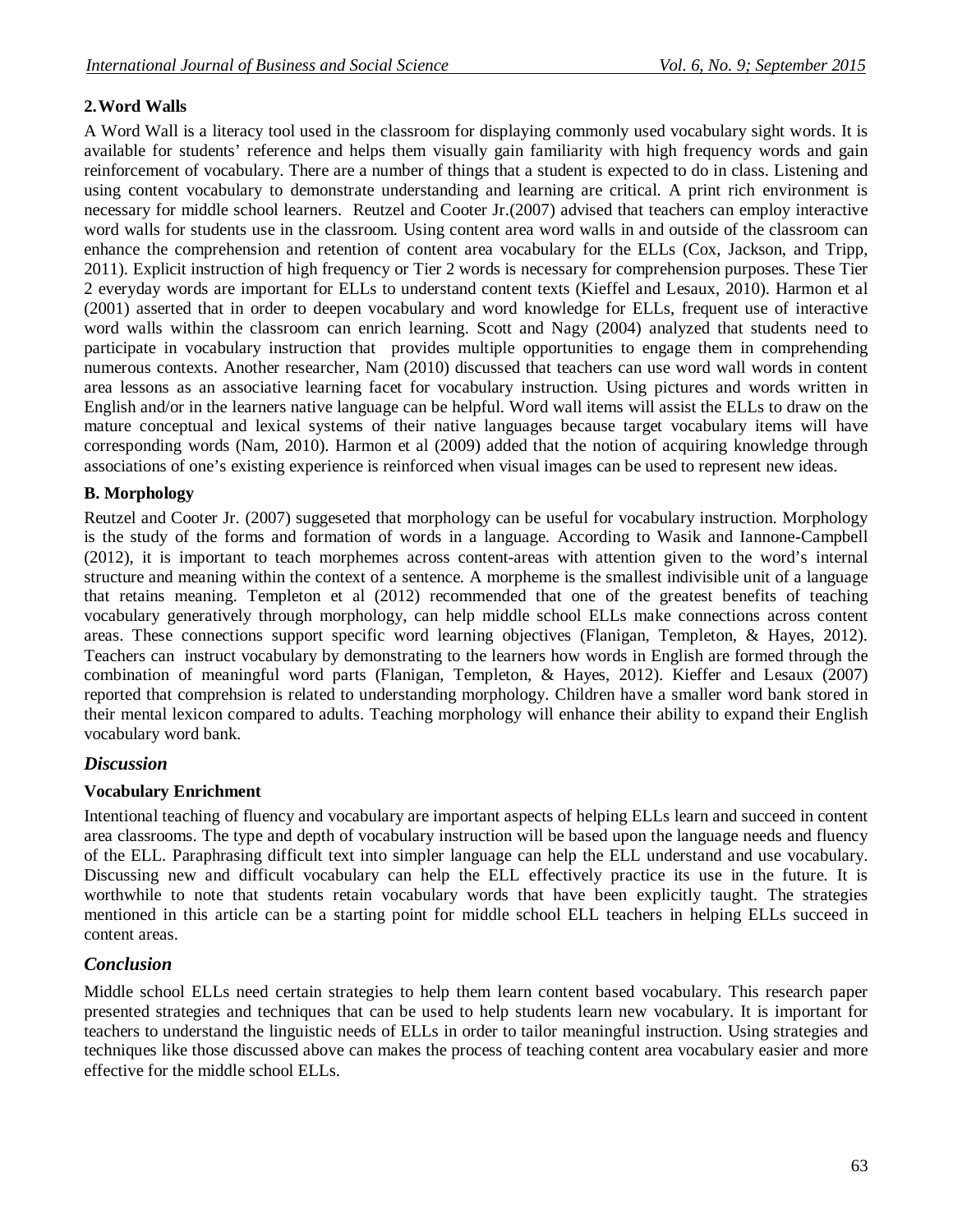#### *References*

- Batalova, J., & McHugh, M., (2010). Number and growth of students in us schools in need of English instruction. Washington, DC: Migration Policy Institute.
- Bolos, N. (2012). Successful strategies for teaching reading to middle grades english language learners. Middle School Journal, 44, 14-20.
- Borgioli, G. (2008). Equity for english language learners in mathematics classrooms. Teaching Children Mathematics, 185-191.
- Coleman, R., & Goldenberg, C. (2010). What does research say about effective practices for english learners? Part II: Academic language proficiency. Kappa Delta Pi Record, 60-65.
- Cox, K., Jackson, J., & Tripp, S. (2011). Interactive word walls: Transforming content vocabulary instruction. Science Scope, 35(3), 45-49.
- Cummins, J. (1999). BICS & CALP: Clarifying the distinction. U.S department of education office of educational research and improvement. University of Toronto, Opinion Paper, (120).
- de Schonewise, E. A., & Klinger , J. (2012). Linguistic and cultural issues in developing disciplinary literacy for adolescent english language learners. Topics in Language Disorder, 32(1), 51-68.
- Eckerth , J., & Tavakoli, P. (2012). The effects of word exposure frequency and elaboration of word processing on incidental L2 vocabulary acquisition through reading. Language Teaching Research, 228-253. doi:10.1177/1362168811431377
- Flanigan, K., Templeton, S., & Hayes, L. (2012). What's in a word? Using content vocabulary to "generate" growth in general academic vocabulary knowledge. Journal of Adolescent & Adult Literacy, 56(2), 132- 140.
- Freeman, Y., & Freeman, D. (2006). Teaching reading and writing in spanish and english in bilingual and dual language classrooms (2nd ed.). Portsmouth, NH: Heinemann.
- Harmon, J. M., Wood, K. D., Hedrick, W. B., Vintinner, J., & Willeford, T. (2009). Interactive word walls: More than just reading the writing on the walls. Journal of Adolescent & Adult Literacy, 398-408.doi: 10.1598/JAAL.52.5.4
- Kieffel, M. J., & Lesaux, N. K. (2010). Knowledge of words, knowledge about words: Dimensions of vocabulary in first and second language learners in sixth grade. Reading and Writing: An Interdisciplinary Journal, 25(2), 347-373.
- Kieffel, M. J., & Lesaux, N. K. (2007). Breaking down words to build meaning: Morphology, vocabulary, and reading comprehension in the urban classroom. The Reading Teacher, 61(2), 134-144.
- Klinger, J. K., Boardman, A. G., Eppolitto, A. M., & Estella, A. (2012). Supporting Adolescent English Language learners' reading in the content areas. Learning Disabilities: A Contemporary Journal, 10(1), 35-64.
- Nagy,W. E., and Scott, J. A. (2000). Vocabulary processes. In M. L. Kamil, P. B. Mosenthal, P. D. Pearson, and R. Barr (Eds.), Handbook of Reading Research, Volume III (269–284). Mahwah, NJ: Lawrence Erlbaum.
- Nam, J. (2010). Linking Research and Practice: Effective Strategies for Teaching Vocabulary in the ESL Classroom. TESL Canada Journal, 28, 127-135.
- National Center for Education stastistics. (2011). NAEP Trial Urban District Assessment (TUDA). Washington DC: U.S. Department of education.
- National Center for Education Statistics. (2013). The Condition of Education. Washington, DC: National center for education statistics, Institute of education sciences, U.S. department of education.
- Paige, D. (2011). "That sounded good!": Using whole-class choral reading to improve fluency. The Reading Teacher, 64, 435-438. doi:10.1598/RT.64.6.5
- Pandya, C., McHugh, M., & Batalova, J. (2011). Limited English Proficient Individuals in the United States: Number, Share, Growth, and Linguistic Diversity. LEP Data Brief. Washington, DC: Migration Policy Institute.
- Quirk, M., & Beam, S. (2012). Examing the relationship between reading fluency and reading comprehensionfor english language learners. Psychology in the Schools, 539-553.
- Reutzel, R. D., & Cooter Jr., R. B. (2007). Strategies for Reading Assessment and Instruction: Helping every child succeed (Third ed.). Upper Saddle River: Pearson Merrill Prentice Hall.
- Roy-Campbell, Z. (2012). Meeting the needs of english learners. Journal of Adolescent & Adult Literacy, 56, 186-188.